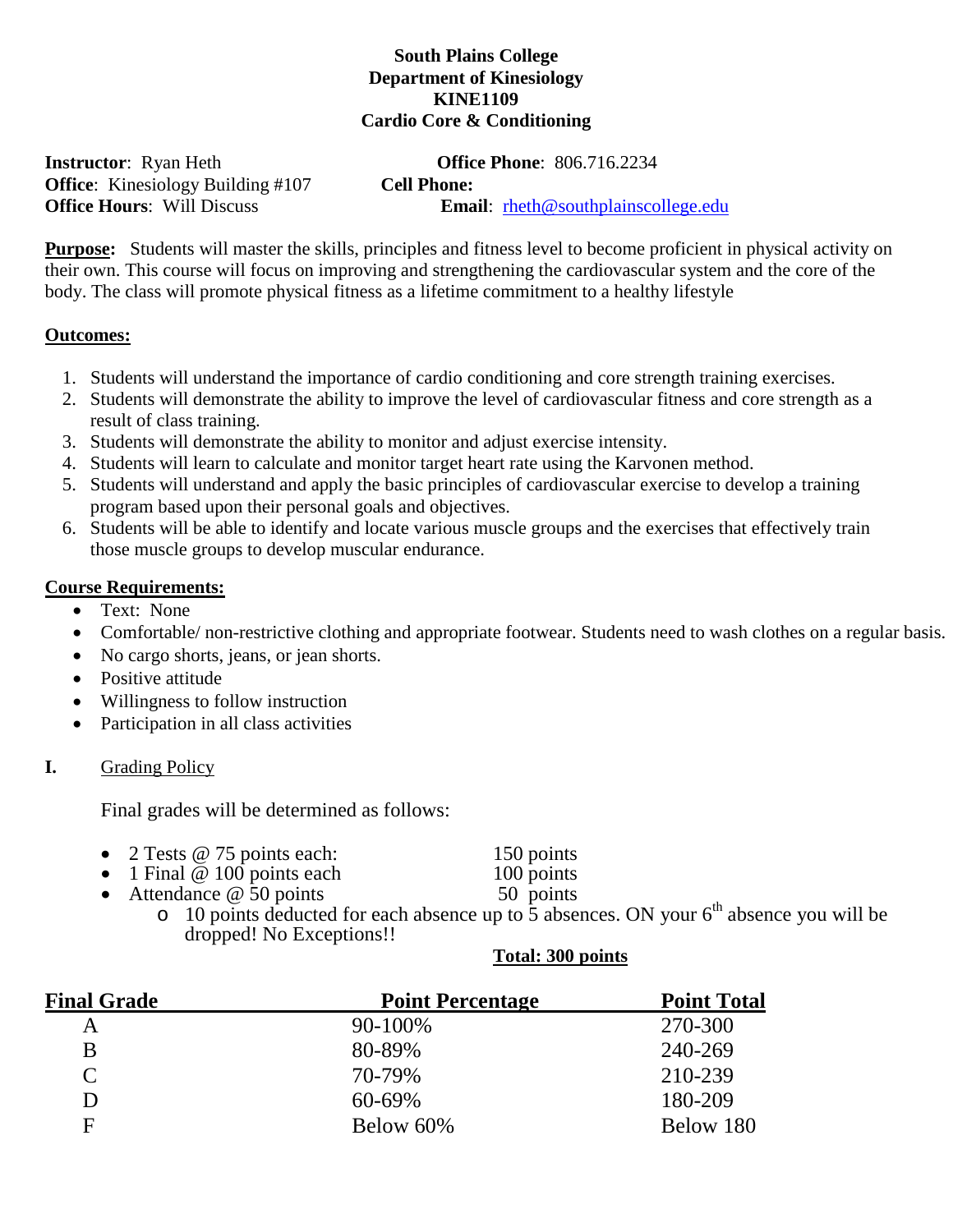## **A. Attendance/ participation (refer to attendance policy**

*(These are subjective evaluations of the instructor.)*

- Attendance Records ( by instructor)
- Appropriate intensity
- Following instruction
- Proper dress

## **B. Tests**

- **Tests given will cover the syllabus, text, lectures, and various articles, and videos.**
- If a test is missed, it must be taken the first day you return to class.

# **D. Final Exam**

• The final exam will be comprehensive.

# **II. Attendance Policy: Students need to inform me prior to an absence due to a school sponsored activity.**

- If you are late to class, depending on the amount of time you are late, I will determine if it will be recorded as a tardy or absence. Same rule applies when a student LEAVES CLASS EARLY.
- NP's occur when a student is in attendance but cannot participate due to illness or injury. NP's are not to be used to study for exams or work on other class projects.  $2 NP's = one (1)$  absence.
- Drops will be made by the instructor for excessive absences, discipline, and disregard for the class guidelines. It will be the student's responsibility to drop themselves after the administrative drop day. TWO WEEKS OF CONSECUTIVE ABSENCES = DROPPED FROM THE

CLASS. This is a college policy. If you stop coming to class, it is best that you withdraw yourself. Refer to SPC catalog pg.21

## **III. Additional Information:**

- A. Lockers are free. First come first serve. Locks need to be removed at the end of the semester.
- B. We do not provide towels.
- C. No cell phones!
- D. No food or drink in class. Water is acceptable.
- E. Do not eat a heavy meal prior to class.
- F. Use the restroom prior to class.
- G. Hats are allowed.
- **IV.** I will use the remind 101 app to communicate with you throughout the semester. You are not able to text me back through this app so use the email or telephone number provided to you on this syllabus if you need to contact me. Thank you

*I will use the SPC email that was issued to you or the email that you give me on the student information sheet for any correspondence throughout this class.* 

## **Diversity Statement:**

In this class, the teacher will establish and support an environment that values and nurtures individual and group differences and encourages engagement and interaction. Understanding and respecting multiple experiences and perspectives will serve to challenge and stimulate all of us to learn about others, about the larger world and about ourselves. By promoting diversity and intellectual exchange, we will not only mirror society as it is, but also model society as it should and can be.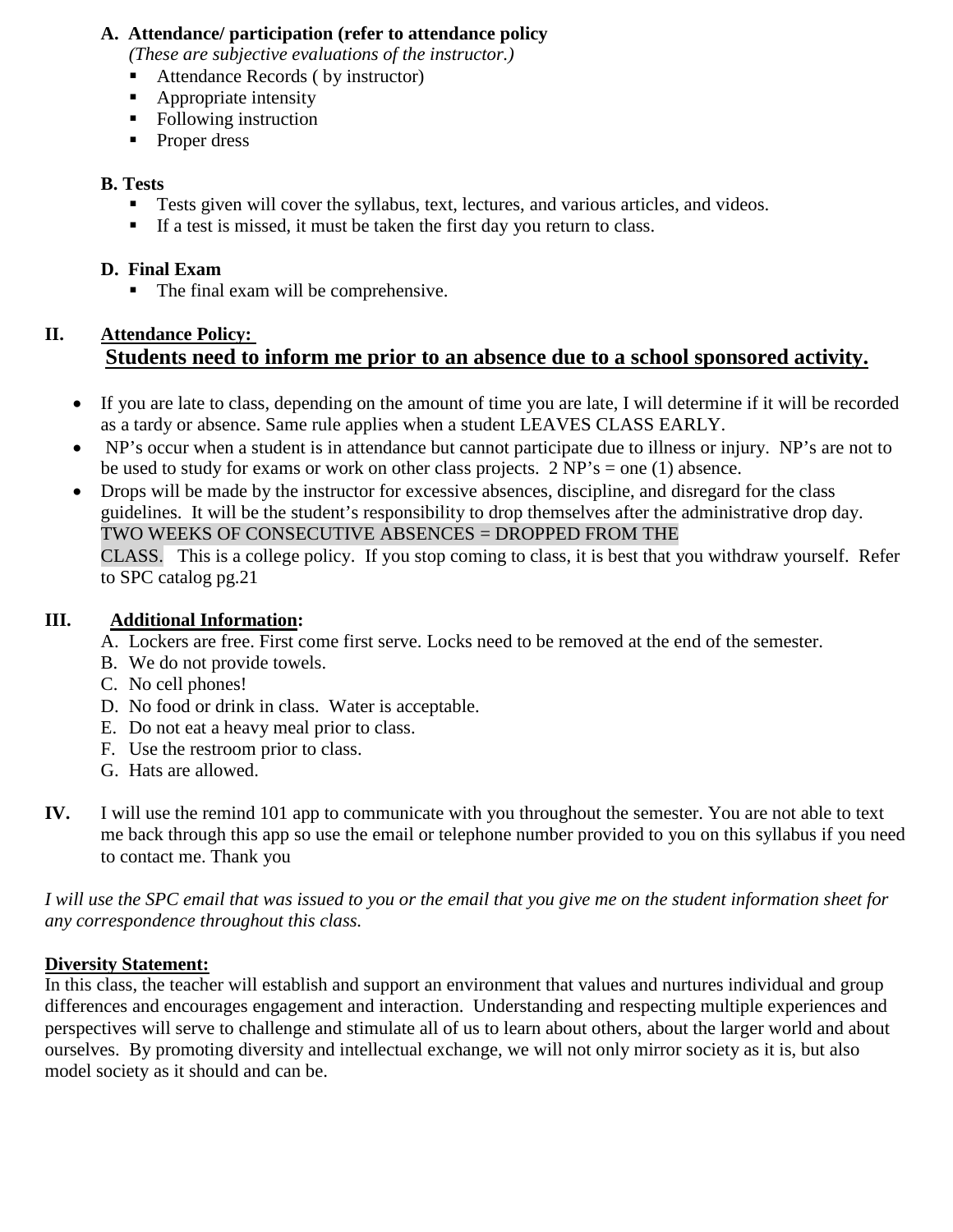## **Disabilities Statement:**

Students with disabilities, including but not limited to physical, psychiatric, or learning disabilities, who wish to request accommodations in this class should notify the Special Services Office early in the semester so that the appropriate arrangements may be made.In accordance with federal law, a student requesting accommodations must provide acceptable documentation of his/her disability to the Special Services Coordinator. For more information, call or visit the Special Services Office in the Student Services building, 894-9611 ext. 2529.

## **Campus Concealed Carry –**

Texas Senate Bill - 11 (Government Code 411.2031, et al.) authorizes the carrying of a concealed handgun in South Plains College buildings only by persons who have been issued and are in possession of a Texas License to Carry a Handgun. Qualified law enforcement officers or those who are otherwise authorized to carry a concealed handgun in the State of Texas are also permitted to do so. Pursuant to Penal Code (PC) 46.035 and South Plains College policy, license holders may not carry a concealed handgun in restricted locations. For a list of locations, please refer to the SPC policy at: (http://www.southplainscollege.edu/human\_resources/policy\_procedure/hhc.php)

Pursuant to PC 46.035, the open carrying of handguns is prohibited on all South Plains College campuses. Report violations to the College Police Department at 806-716-2396 or 9-1-1.